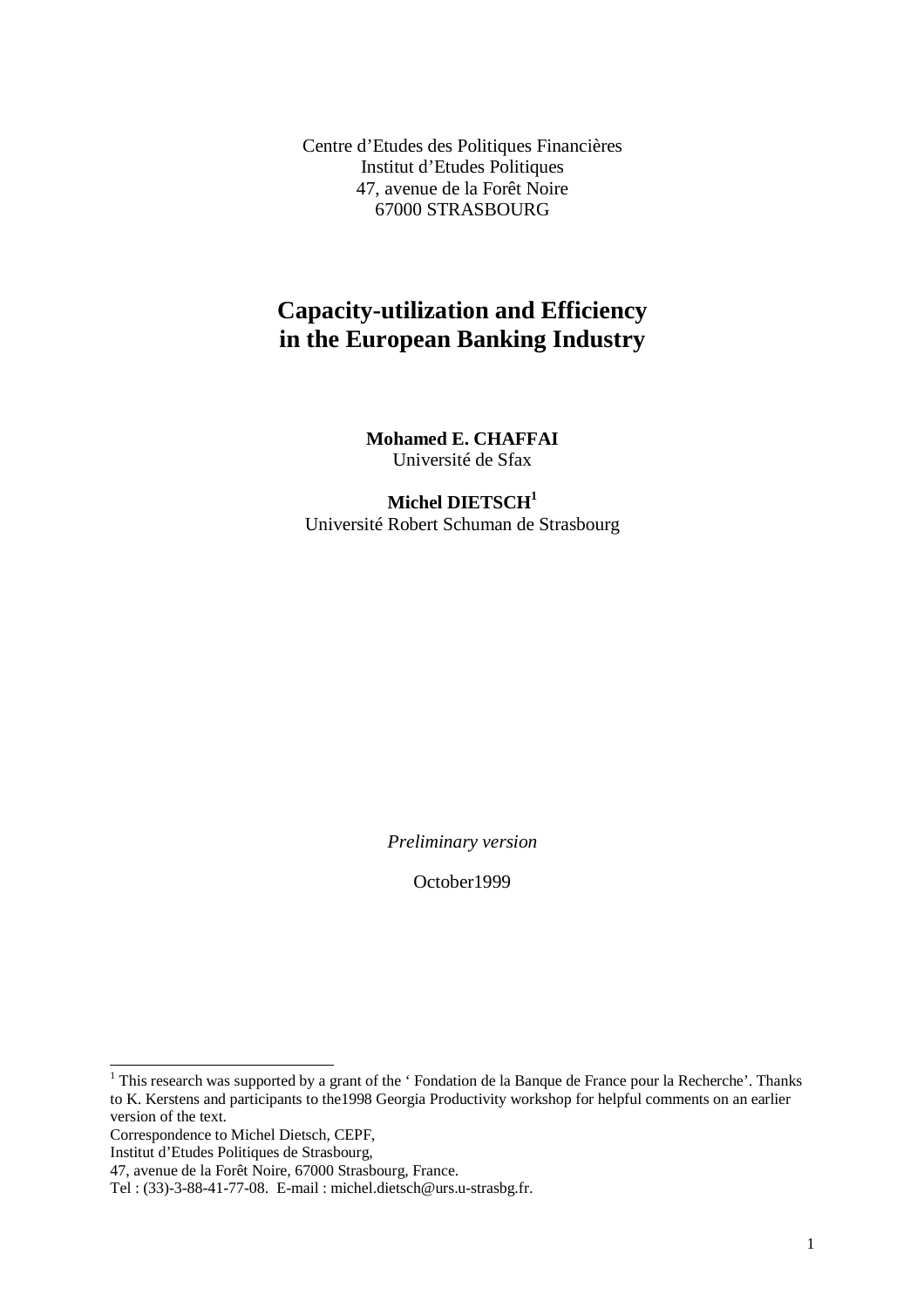# **1. Introduction**

The financial deregulation that occurred in the 1980s changed the nature of the competition in the European banking industry and provoked an acceleration of technological progress. Many observers have argued that these changes have created excess capacity. However, only a few studies have attempted to verify the existence of excess capacity in the banking sector (Frydl (1993), Dietsch (1994), Davis and Salo (1998)). The first objective of this paper is therefore to consider the measurement issue of capacity-utilization. We estimate whether there actually was excess capacity in the banking industry of three main European countries – France, Germany and Italy – during the 1990s.

To this aim, we use the capacity-utilization measure proposed by Berndt and Fuss (1986) and by Morisson (1985, 1988). Most of the papers that use these works have considered the case of the manufacturing industries. Here, we extend this methodology to address the specificity of the banking industry.

The second objective of the paper is to determine the relationship between capacity-utilization and cost efficiency in the banking sector. If banks are experiencing excess capacity, they will likely be cost inefficient, since short-run average costs are higher than long-run average costs. Following classical microeconomics standards, we expect a positive relationship between excess capacity and cost inefficiency in the long run. One reason is that the persistence of excess quasi-fixed inputs means that these inputs are underused in the long run, which induces excessive costs and technical inefficiency. Since the proportions of variable and fixed inputs may not be optimal with respect to market prices, it also produces allocative inefficiency. Hunter and Timme (1995) have explored the issue of short-run and long-run cost efficiency in the banking industry. However, they did not consider the capacity-utilization measurement issue. In this paper, we investigate the link between the two issues.

In the first section of this paper, we consider the conceptual aspects of excess capacity in the banking industry. The second section surveys methodologies for capacity-utilization measurement. Section three examines the model of the bank variable costs. Data and results are presented in the next section. The last section concludes.

# **2. The issue of excess capacity in the banking industry**

#### **2.1. Why does excess capacity exist ?**

From an economic analysis of the concept, excess capacity is the capacity the firm « regrets » to have installed. Excess capacity refers to a situation where, in a firm or in an industry, the current capacity which results from the existing level of the fixed inputs is higher than the optimal capacity. The latter is the long run capacity the firm would install if it could start operating today, considering the « normal conditions » of the market.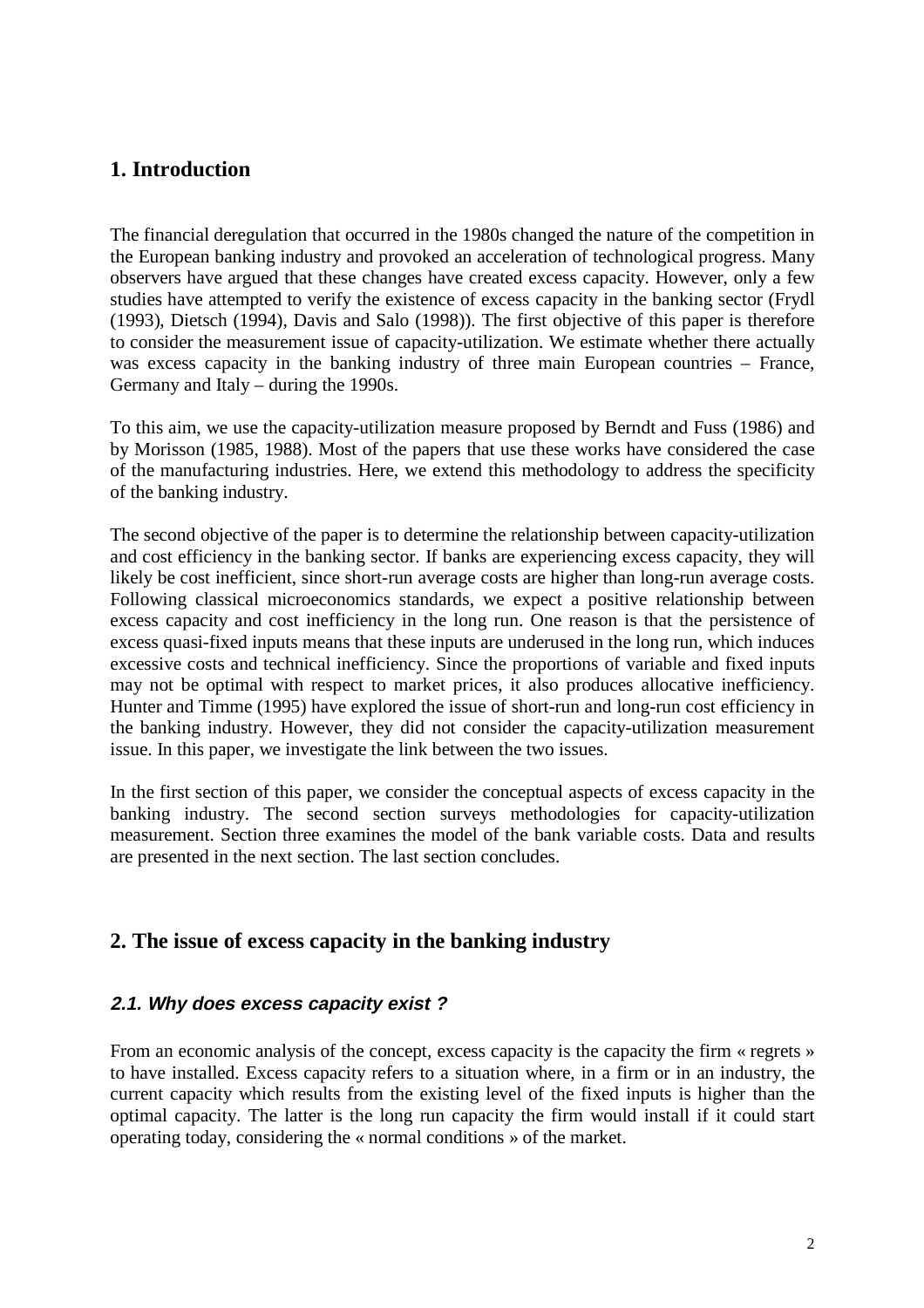Thus, capacities that were considered « normal » when they were installed are today considered « excessive ». In the banking industry, two main factors could explain the emergence of such excess capacity in recent times (Frydl, (1993), Dietsch, (1994), Davis and Salo, (1998)): technological and regulatory shocks, one the one hand, and structural decline of the demand for banking products, the so-called « decline of banking »(Gorton and Rosen, (1995)), on the other.

Competitive pressure should eliminate excess capacity in the short-run. However, excess capacity could persist if the costs induced by the elimination of excess capacity are higher than the gains coming from its elimination. In banking markets, « normal » conditions are not necessarily those of perfect competition. Technological or other natural barriers to entry resulting in imperfections in the industry could explain why it is costly to reduce excess capacity.

The most important of these barriers are sunk costs. Sunk costs are costs yielding long-term benefits to the firm that cannot be recovered when the firm leaves the industry. If sunk costs are low, the banking industry can reduce excess capacity. On the contrary, if sunk costs are high, excess capacity could persist over time. In other words, excess capacity could persist if a large part of the banking fixed costs are sunk costs.

In banking, sunk costs could arise from the existence of long-term customer relationships and from switching costs. First, banks and borrowers derive benefits from long-term customer relationships because the information extracted from these repeated relationships is private information, that gives the bank both market power on the customer and a competitive cost advantage over other banks in the market (Sharpe (1990)). However, due to the private nature of this information, the bank cannot sell it to other banks. This explains why investments in these relationships represent sunk costs for the bank. Second, there exist switching costs for customers in the banking markets. This characteristic could result in a strategic competition among banks in which they accept to sell their products with a discount in the short run in order to capture the customer over the long term. Thus, banks accept to reduce their short run profitability in order to extract market power from the banking relationships in the long run, what could induce sunk costs.

# **2.2. Two criteria of excess capacity**

We can distinguish two criteria of excess capacity in the banking industry: decreasing costs and excessive risk. Concerning the criterion of decreasing cost, excess capacity refers to a situation where there are either too many firms in the industry or where the average level of output produced by existing firms is too low to experience the economies of scale that are typically generated by the fixed inputs. Consequently, the short-run costs are decreasing. So, decreasing costs are a sufficient condition for the existence of excess capacity. However, they are not a necessary condition.

Decreasing costs could also result from product differentiation. In the case of monopolistic competition, firms may be profitable even when producing a level of output below the level which minimizes costs. The reason is that the firm could raise the price if it produces less. In the banking industry, such a competition could occur due to the existence of market power in local banking markets. For instance, during the rate of deposit regulation period, banks were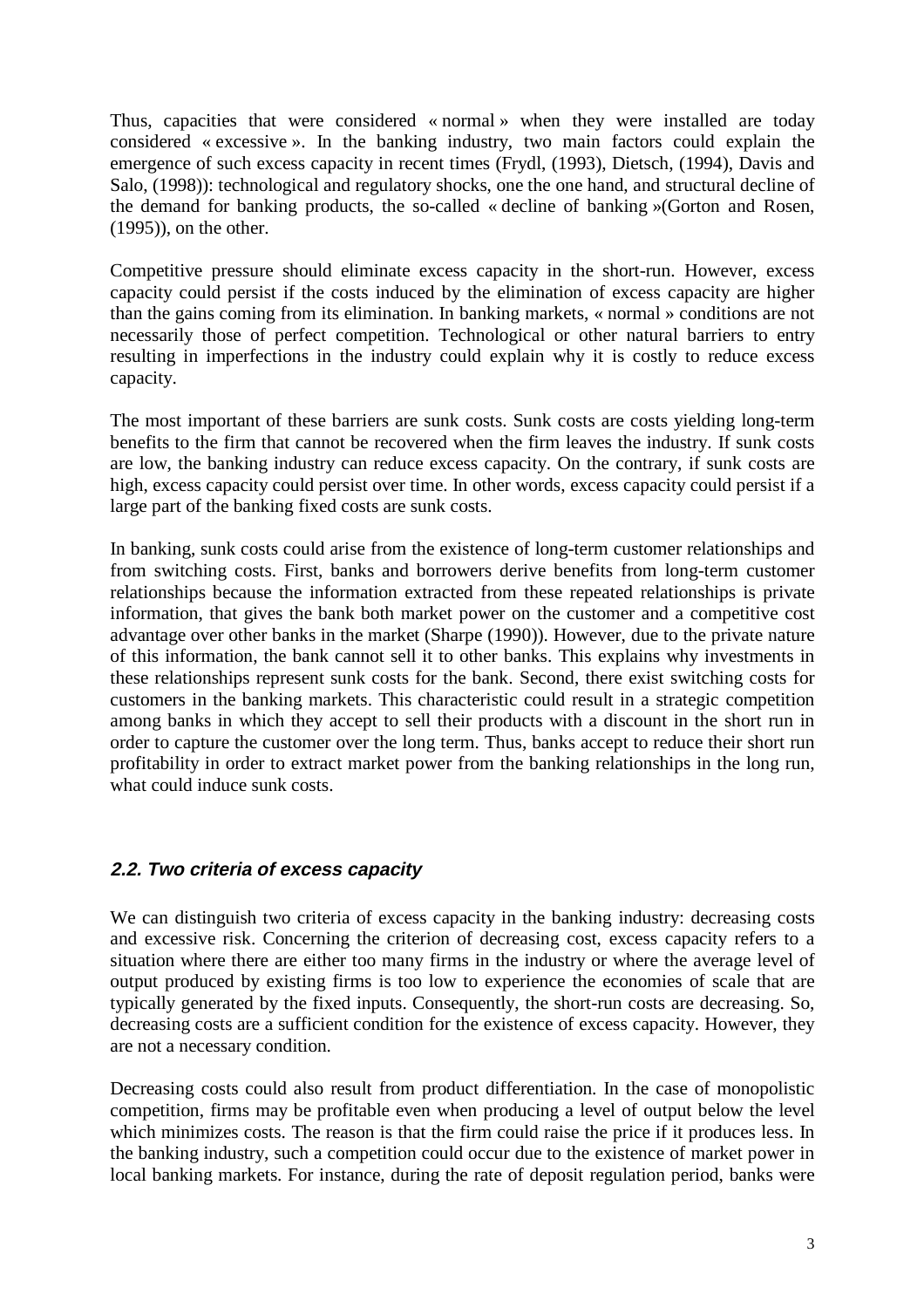engaged in non-price competition that emphasized quality of service (under the form of better accessibility to banking services, better localization, and so on). Increased bank « brand » loyalty tends to result on the part of the banks' depositors, thereby allowing the bank to benefit from a decreased price elasticity of demand for its services. Thus, the decreasing costs result are in part due to the preferences of the clients: as depositors, they take advantage of better quality or accessibility of banking services. In such market conditions, this excess capacity is « voluntarily » maintained by the banks.

Consequently, « voluntary » excess capacity can exist in the banking industry. However, the scope of this paper includes only « involuntary » excess capacity, i.e., excess capacity resulting from a level of bank products below the equilibrium level in normal market conditions. In other words, bank capacity is excessive compared to the voluntary capacity desired by the banks clients. If there is excess capacity, bank profits are insufficient to completely cover fixed costs. The return on capital is below the long-term costs. The banks could still get positive profits (due to market power). However, profits would be higher if the banks could reduce excess capacity.

Concerning the criterion of excessive risk, the efficient capacity level for banks cannot be defined without taking into account risks. Thus, excess capacity could be defined as a situation of « excessive » risk, that is a situation in which the loans and investment policy of the bank produce an increase of risk without a corresponding increase of return. In other words, following a portfolio approach, there is excess capacity if the global risk level of a bank or of the banking industry increases relative to the minimum rate of return that insures long-run profitability. Observation shows that such an increase of risk relative to the « normal » return appeared during the second half of the 1980's in the U.S. (Gorton and Rosen (1995)) and in France (Dietsch (1994)).

In this financial approach, excess capacity refers to a situation where banks have an amount of funds higher than the amount they can lend without reducing profitability and increasing risk. However, in this paper, we will concentrate our attention to the criterion of decreasing costs.

# **3. The capacity-utilization measurement**

The capacity-utilization rate can be defined as the ratio of actual output to capacity output. Therefore, the problem is to find a measure of capacity output. At the macro level, this measure is often derived from business surveys. Excess capacity is measured by the gap between current output and potential output, that is the level of output the firm declares it can produce without increasing its fixed inputs. At the micro level, following Berndt and Fuss (1986), capacity-utilization could be defined using the concept of a short-run cost function. In this approach, the potential or capacity output is the output at which the short-run average cost is tangent to the long-run average cost. Thus, the rate of capacity-utilization depends on the quantity of variable inputs applied to the quasi-fixed inputs through variation of demand.

Different econometric models have been developed in the literature in order to measure the capacity-utilization rate (Morisson (1985), Berndt and Hesse (1985)). These models have considered the case of a single product firm with one quasi-fixed input. Segerson and Squires (1990) have extended these models by considering multi-product firms with several quasifixed inputs.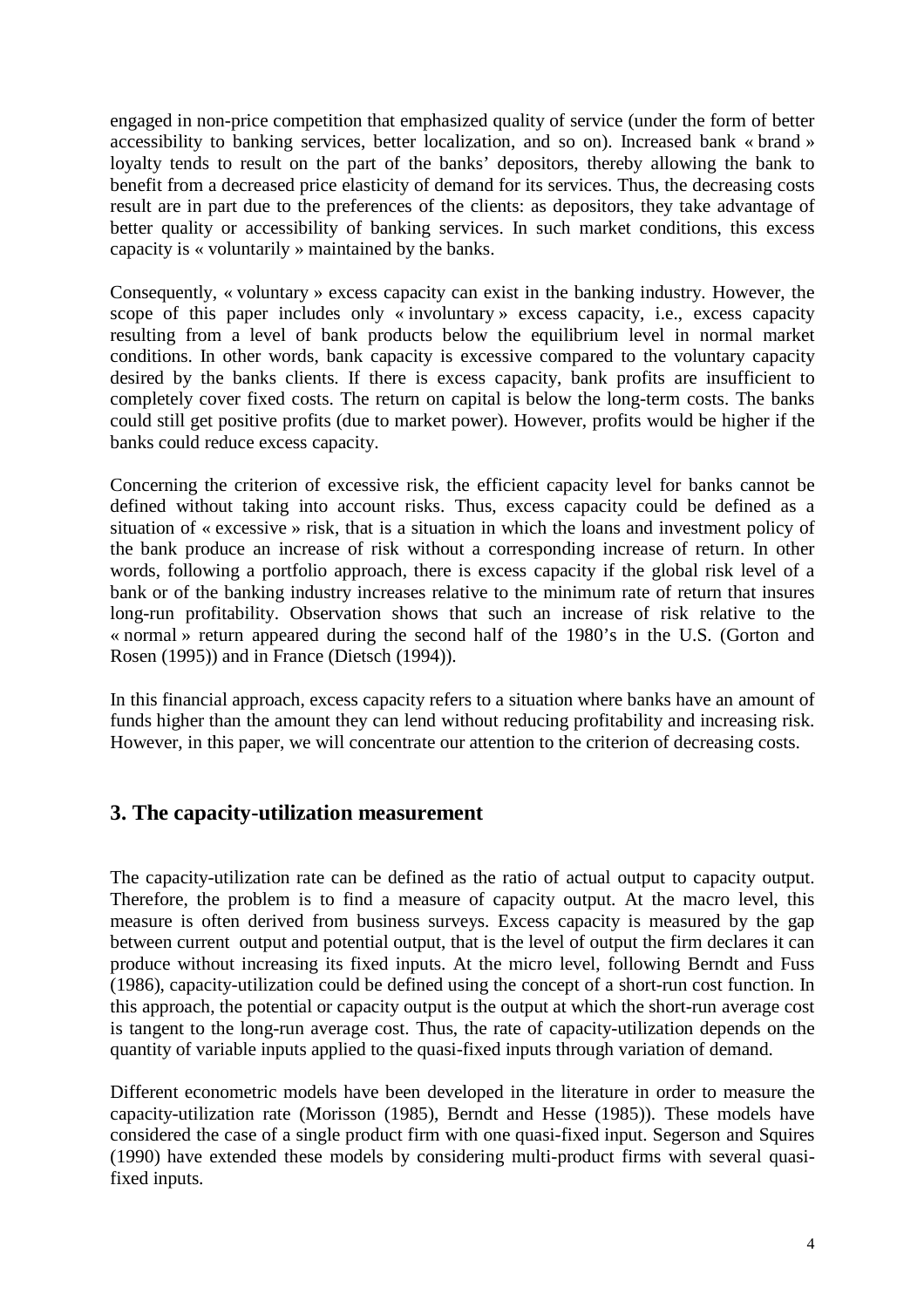Here, we briefly survey these earlier models. Denote  $Y=(Y_1, Y_2,..., Y_p)$ , the vector of outputs produced by a bank,  $X=(x_1, x_2,..., x_p)$ , the vector of its variable inputs, and  $Z=(z_1, z_2,..., z_k)$ , the vector of the quasi-fixed inputs. Let  $\omega = (\omega_{x1}, \omega_{x2},...,\omega_{xp}; \omega_{z1},...,\omega_{zk}) = (\omega_x, \omega_z)$ , the market input prices vector of these different inputs. Two different cost functions can be defined : the long-run total cost (LRTC) and the short-run total cost (SRTC), which give for each bank the minimum (total, variable) cost to produce the level of output Y. These functions are the following :

LRTC = C( Y,  $\omega_x$ ,  $\omega_z$ ) (1)

 $SRTC = CV(Y, \omega_x, Z) + \omega_z Z$  (2)

Where CV(.) is the variable cost function. The difference between equations (1) and (2) is that the observed quasi-fixed inputs do not necessarily minimize SRTC. The producer have to choose the optimal level of quasi-fixed inputs which is the solution to the following program:

$$
\nabla_z CV(Y, \omega_x, Z) + \omega_z = 0
$$
 (3)

If the firm is in a situation of excess or under capacity, the solutions of the short-run program  $(Z^*)$  in equation (3)) and the long-run program (the level of the actual quasi-fixed input Z) are different. In the case of one quasi-fixed input, for example, if  $Z^* < Z$ , then the firm has excess capacity.

From equation (3), we can also derive the shadow prices of the quasi-fixed inputs, according to the following formula :

$$
\omega^* = -\nabla_z CV(Y, \omega_x, Z) \quad (4)
$$

If the firm minimizes costs, the shadow prices should be equal to the market prices of quasifixed inputs, given the observed output level Y and the observed variable input prices  $\omega_{x}$ . However, if the shadow prices  $\omega_z^*$  are lower than the observed prices  $\omega_z$ , there is excess capacity.

As an illustration, consider the case of a single output firm. A primal measure of capacityutilization  $(CU_p)$  is given by the gap between the actual output Y and the potential or capacity output level  $Y^*$ , i.e., the level that minimizes equation (3). This is the level at which the shortrun average cost is tangent to the long-run average cost, i.e.,  $CU_p = Y/Y^*$ . This measure of capacity-utilization is illustrated in figure 1. In this figure, firm C does not minimize its shortrun average cost. Its excess capacity is equal to  $y^{c}/y^{A}$ <1. The firm B is in the reverse situation of under capacity, which is measured by the ratio  $y^B / y^A > 1$ . However, firm B could obtain full capacity if it would use more of the fixed input. By doing that, B could reduce average costs and would attain point B' in the figure. Firms A, C' and B' work at full capacity. Note that this definition of the capacity-utilization rate  $CU<sub>p</sub>$  could only be used for the single output firm. In the case of multi-product technologies, Segerson and Squires (1990) propose three different primal measures of CU (total, ray, and partial CU measures). However, these measures require the introduction of very strong assumptions concerning the technology (homotheticity, separability, constant proportional decrease/increase of all outputs).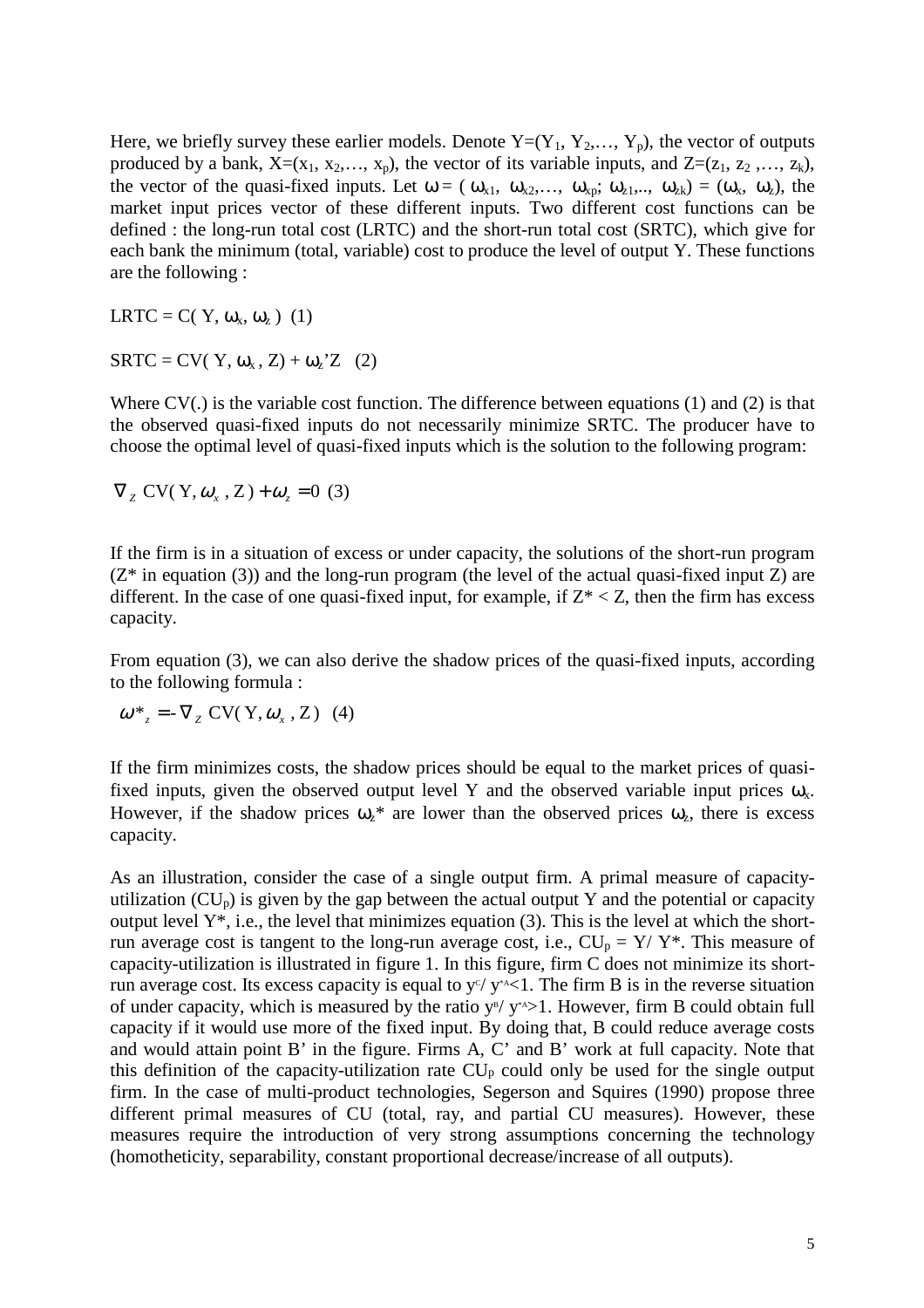Capacity-utilization could also be measured using a dual approach, in which the capacityutilization rate is the cost gap that exists when Y is not equal to  $Y^*$ . This dual approach was proposed by Morisson (1985), who considered the single output technology case, and it has been extended later by Segerson and Squires (1990) for multi-product technologies. This dual measure is the cost gap between the potential cost of producing the actual output level Y assuming that average long-run cost is equal to average short-run cost (numerator of the equation (5) below), and the actual cost (denominator of (5)). The vector of shadow prices of quasi-fixed inputs is derived from equation (4). The dual measure capacity  $CU<sub>d</sub>$ , is defined by the ratio of shadow total cost to actual total cost :

$$
CU_{d} = \frac{TC^*}{TC} = \frac{CV(Y, \omega_x, Z) + \omega^*_{z}Z}{CV(Y, \omega_x, Z) + \omega'_{z}Z} = 1 + \frac{(\omega^*_{z} - \omega_z)'Z}{\omega'_{x}X + \omega'_{z}Z}
$$
(5)

If  $CU_d > (<1)$ , we can conclude that the firm is in a situation of over (under) utilization of some fixed inputs, while if  $CU<sub>d</sub>=1$ , shadow prices are equal to the quasi-fixed inputs market prices, and there is no excess or under capacity. Moreover, the interpretation of equation (5) is very easy in the case of a technology with one quasi-fixed input. In this case, if shadow price is greater (lower) than market price, there is no ambiguity in the result :  $CU<sub>d</sub>$  is higher (lower) than 1. In the multi-quasi-fixed inputs case, by contrast, the relationship between shadow prices and market prices is more complex. For instance, if  $CU<sub>d</sub>>(<1)$ , it is only possible to say that at least one of the quasi-fixed inputs is over (under) used, which explains over(under)capacity.

The capacity-utilization rate could also be derived from the estimation of a short-run profit function (Segerson and Squires (1993)).

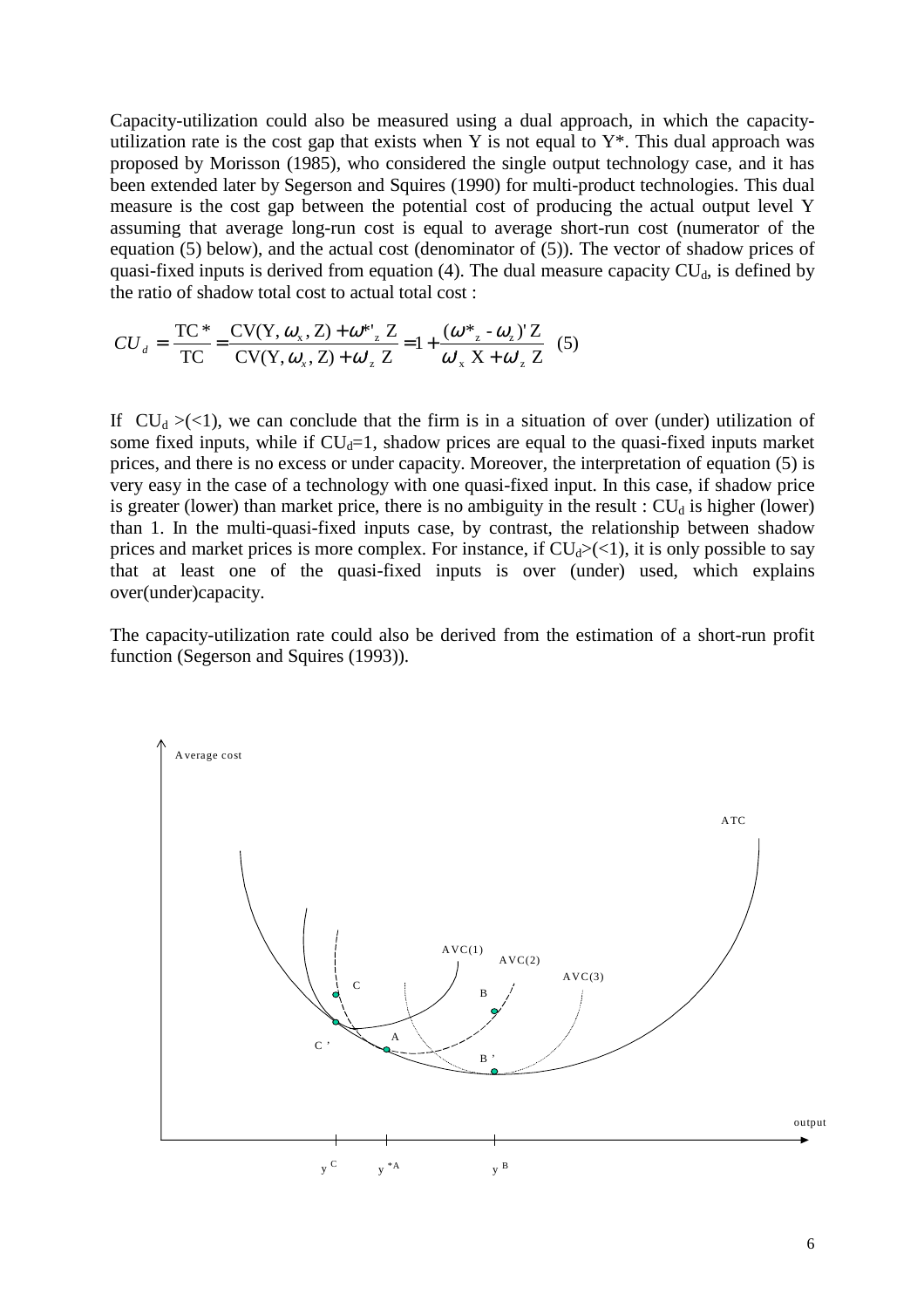#### **4. The model**

In this section, we define a translog variable cost function with two quasi-fixed inputs and a composite error term for three European countries : France, Germany and Spain. This specification is the same as in Kaparakis, Miller and Noulas (1994) and Hunter and Timme (1995), where demand deposits and physical capital are the quasi-fixed inputs of the banks. The function can be written as follows:

$$
Ln VC_{it} = \alpha 0 + \sum_{j} \alpha_{j} Ln \omega_{jit} + \sum_{j} \sum_{j'} \alpha_{jj'} Ln \omega_{jit} Ln \omega_{jit} +
$$
  

$$
\sum_{h} \beta_{h} Ln Y_{hit} + \sum_{h} \sum_{h'} \beta_{hh'} Ln Y_{hit} Ln Y_{hit} + \sum_{j} \sum_{h} \eta_{jh} Ln \omega_{jit} Ln Y_{hit}
$$
  

$$
\sum_{i} \theta_{i} Ln Z_{lit} + \sum_{i} \sum_{i'} \theta_{ii'} Ln Z_{lit} Ln Z_{lit} + \sum_{j} \sum_{i} \delta_{jh} Ln \omega_{jit} Ln Z_{lit} +
$$
  

$$
\sum_{h} \sum_{i} \gamma_{hl} Ln Y_{hit} Ln Z_{lit} + \sum_{k} \psi_{k} D_{kit} + v_{it} + u_{it}
$$
 (6)

VC is the variable cost, which is the sum of labor costs, financial costs and other variable costs which are not related to the use of physical capital. The  $Y_i$  are the outputs produced by the bank : (1) saving and time deposits, (2) loans and (3) other earning assets. The  $\omega_i$  are the unit prices of variable inputs : (1) price of labor, and (2) average interest paid on borrowed short-run and long-run funds.  $Z_1$  and  $Z_2$  are the quasi-fixed inputs.  $Z_1$  represent demand deposits. In banking, the development of demand deposits (or core deposits) could be considered as an investment for the long run.  $Z_2$  represent the fixed assets of the bank as a proxy measure of the stock of physical capital. v is the symmetric error term and  $u > 0$  is the asymmetric error term which represents cost inefficiency.

The variable cost function should verify some regularity conditions: homogeneity and symmetry, (these constraints are imposed on the model), as well as concavity in prices of variable inputs, and convexity in quasi-fixed inputs, (these conditions could not be imposed without loss of flexibility). More degrees of freedom could be obtained if we assume that the firms are minimizing costs and maximizing profit. This allows to introduce the following share equations in the model: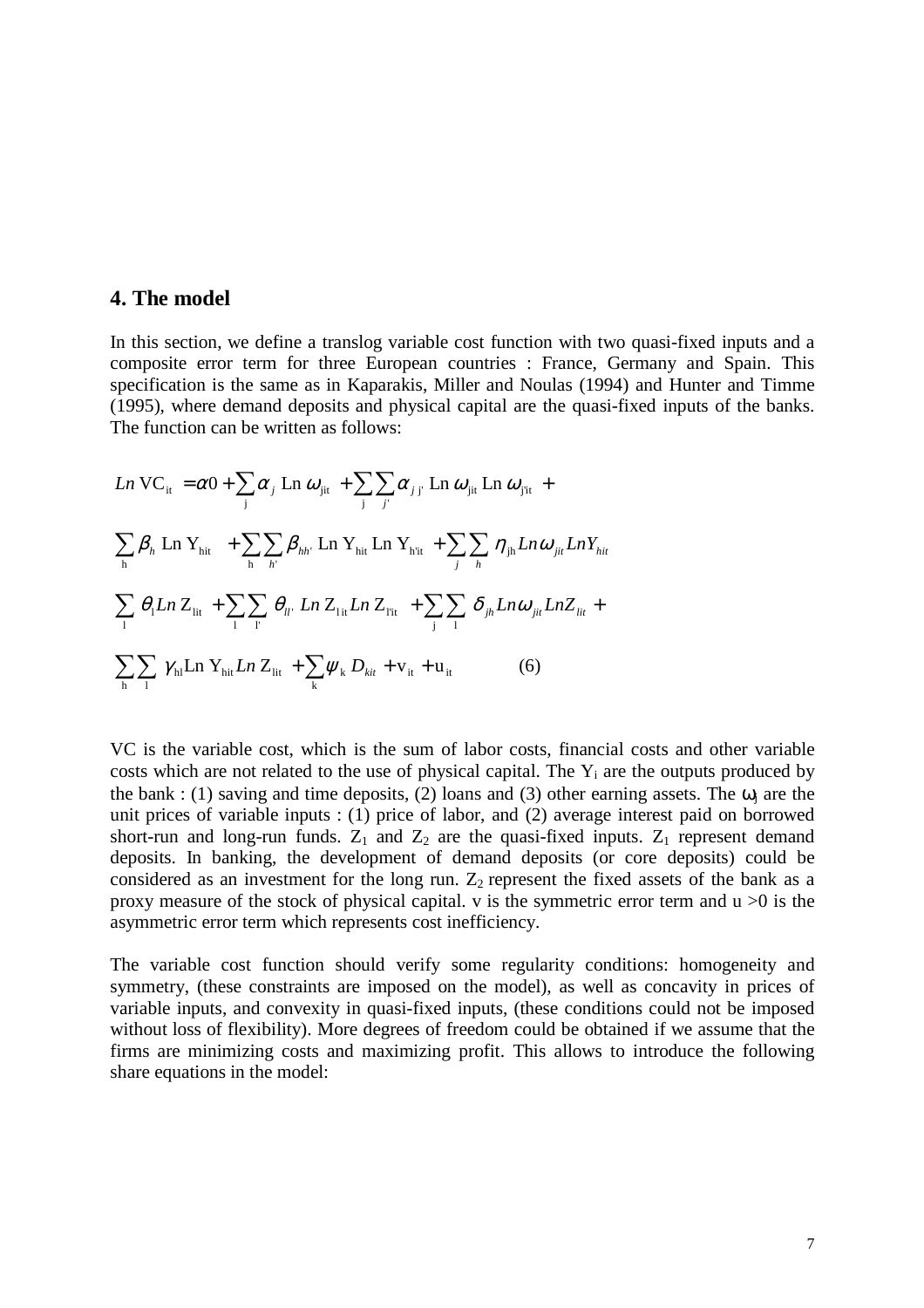$$
M_{jit} = \alpha_j + \sum_{j'} \alpha_{j'} \operatorname{Ln} \omega_{j'i} + \sum_{h} \eta_{jh} \operatorname{Ln} Y_{hit} + \sum_{l} \delta_{jl} \operatorname{Ln} Z_{lit} \qquad (7)
$$
  

$$
S_{hit} = \beta_h + \sum_{h'} \beta_{hh'} \operatorname{Ln} Y_{hit} + \sum_{j} \eta_{jh} \operatorname{Ln} \omega_{jit} + \sum_{l} \gamma_{lh} \operatorname{Ln} Z_{lit} \qquad (8)
$$

where the  $M_i$  are the variable cost shares of the variable inputs, while the  $S_h$  are the shares of the gross revenues coming from each output into the variable cost. In the cost function estimation, we retained one equation of revenue shares : the share of the loans' gross revenues in the variable costs.

To measure efficiency scores, we used the distribution free approach. This approach assumes that the differences owing to inefficiencies are stable over time while random errors are varying and tend to their average, zero, over time. As mentioned by Berger (1993), "good management maximises long-run profits by keeping costs relatively low over long periods of time, although costs may fluctuate from trend because of luck and measurement error". So by favouring a long-term perspective, managers of firms do not influence their efficiency from one year to the next one, the variations are all caused by chance or measurement errors.

To compute inefficiencies using DFA, each firm's inefficiency estimate is determined as the difference between the average residual of the firm and the average residual of the firm on the frontier. That is, the average of the annual residuals for each bank i is computed and serves as an estimate of lnx<sub>i</sub> for that bank, given that the annual random error terms  $ln\omega_{it}$  tend to average out to zero over the period. These average residual of each bank i is used in the computation of efficiency. The efficiency score is given by the following equation: EFF = exp (ln  $x_{min}$  - ln  $x_i$ ), where ln $x_{min}$  is the minimum ln $x_i$ , i.e., the average residual for the bank with the lowest average cost residual, which is assumed to be the completely efficient bank. Therefore, EFF is an estimate of the predicted cost ratio for the most efficient bank to predicted costs for any bank. It is just like measuring inefficiency by the ratio of the predicted cost of the most efficient bank to predicted cost of each bank. Nevertheless, this efficiency measure is not completely correct if the random error terms lnω do not cancel each other out during the period. This error is likely to be larger for banks near the extremes of the average residual. These banks may have experienced good (bad) luck over the entire period. Consequently, the minimum average residual that serves as a benchmark for the calculation of the X-efficiency here could be overestimated. To treat this problem, we compute truncated measures of X-efficiency, where the value of the average residual of the qth  $((1-q)th)$ percentile was attributed to each observation for which the value of the average residual is below (above) the qth ((1-q)th) quantile value. In this study, we use 5% truncation.

We have also estimated a long-run version of the cost model, where all inputs were considered as variable inputs. This model includes the total cost function - instead of the variable cost function - and the equations of the cost shares. The total cost inefficiency scores were derived according to the same methods described above.

Knowing these two cost inefficiency scores, we can investigate the relationship between capacity-utilization and cost efficiency. If the capacity-utilization rate is low in the short-run, while the long-run cost efficiency score is low, that means that the short-run cost inefficiency comes both from internal organization factors and from external demand factors. On the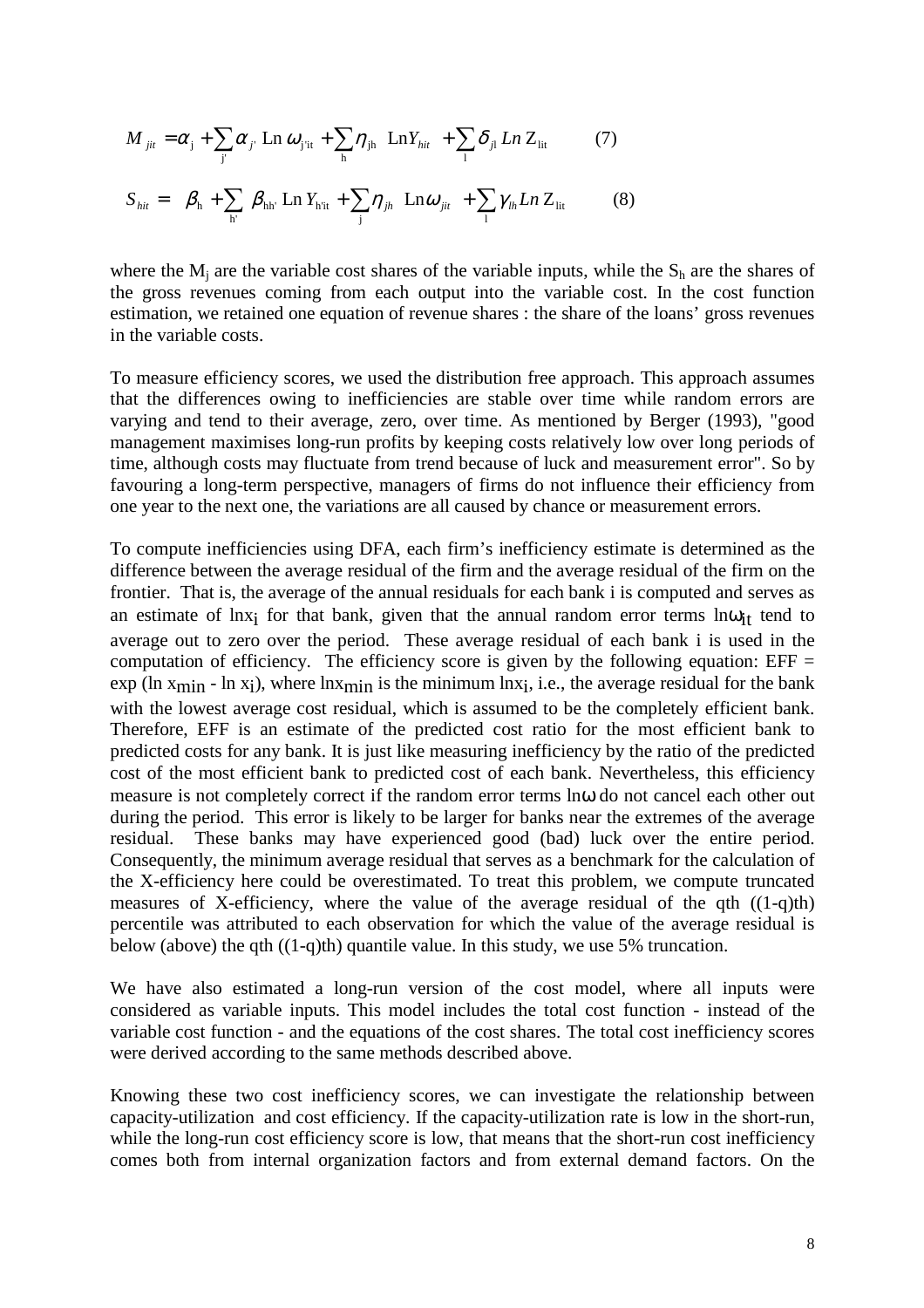contrary, if CU is high, while the long-run cost efficiency is high, the external demand factors probably explain most of the short-run cost inefficiency.

# **5. The data and the results**

This study covers the 1993-1997 period. We use unconsolidated accounting data for 1052 German, 130 French, and 178 Italian banks. Data come from the "Bankscope" database of BVD-IBCA. The banks included in the sample belong to three categories which differ by their legal statutes : corporate commercial banks, mutual banks and saving and loans banks. However, in Europe, these banks are submitted to the same regulation and they are in competition in the same markets. We excluded very small banks and also excluded specialized banks from the sample. All banks in the sample could be considered as "universal" banks, even if their size is quite small.

In what follows, we present first the evolution of the estimated capacity-utilization during the period 1993-1997. Then, we investigate the relationship between capacity-utilization and cost efficiency.

#### **5.1. The evolution of capacity-utilization in three European banking industries over the 1993-1997 period**

In order to get capacity-utilization rates year-by-year, we estimated the variable cost model for each year. The capacity-utilization rates were measured according to the dual method of Morisson (1985) and Segerson and Squires (1991) – see equation (5). These measures were obtained for each data point in the sample. Because market prices of the quasi-fixed inputs are not available, we used proxies for these market prices. We used the price of funds borrowed in the financial markets as a proxy for the market price of the physical capital, and we used an opportunity cost – the cost of interest bearing time deposits – as a proxy for the market price of the demand deposits. The use of this opportunity cost is justified as follows. The banks could substitute funds borrowed to their customers in the time deposit markets for demand deposits if they wanted to increase their activities. In that case, they will save the operating costs associated with the production of the transaction services ordinarily attached to the supply of demand deposits. Then, at equilibrium, the financial cost of these borrowed shortrun funds should be equal to the non-financial cost of demand deposits. The sensitivity analysis of CU measurements to variations of these prices presented below justify this choice.

First of all, a likelihood ratio statistical test (not reported here) was performed to justify our choice of the two quasi-fixed inputs in the short-run cost function specification, that is demand deposits and physical capital. The null hypothesis that the variable cost function contains only one quasi-fixed input (physical capital or demand deposits) was tested against the alternative hypothesis that the variable cost function has the two quasi-fixed inputs. The likelihood ratio (LR) was compared to the table Chi-squared distribution with 7 degrees of freedom. This test rejected the model with one quasi-fixed input. We can conclude that in the short-run the banks of the three countries use demand deposits and physical capital as quasifixed inputs. Therefore, the results presented below were obtained by using the full short-run model (cost function and cost shares) with two quasi-fixed inputs.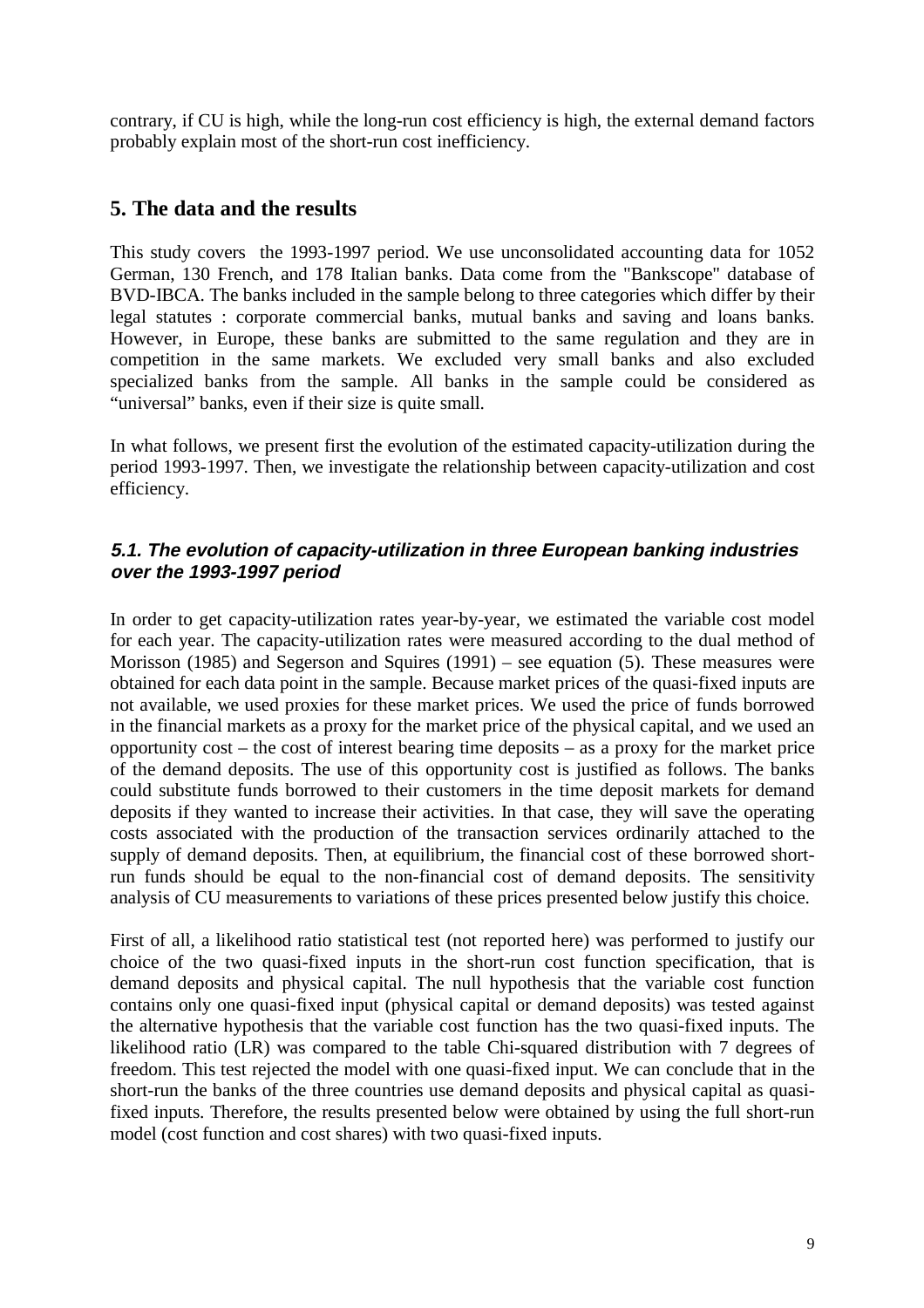Table 1 presents the evolution of the capacity-utilization over the period in the three countries. The capacity-utilization rates presented in this table are average annual values.

|         | 1993  | 1994  | 1995  | 1996  | 1997  |
|---------|-------|-------|-------|-------|-------|
| France  | 0.836 | 0.861 | 0.866 | 0.873 | 0.831 |
| Germany | 0.850 | 0.854 | 0.853 | 0.871 | 0.857 |
| Italy   | 0.822 | 0.782 | 0.806 | 0.823 | 0.733 |

| Table 1 : Average value of capacity-utilization in three European banking industries |
|--------------------------------------------------------------------------------------|
| 1993-1997 (measures derived from a cost function)                                    |

The results show that there is a quite large excess capacity in the three European banking industries we consider during the period. However, this excess capacity seems to decrease slightly in France and Germany over the period. However, this trend tends to be confirmed. We observe that the excess capacity remains still high at the end of the period.

We also distinguished banks by size and we present capacity utilization estimates for the large banks and the small banks, in France and Germany. This distinction is necessary in order to take account for the heterogeneity of the domestic banking industries. Table 2 presents the results. It shows that, on average, over-capacity is higher in the small banks in Germany. However, the opposite result appears in France. While large German banks seem to have reduced over-capacity during the period, large French banks seem to have maintained it.

**Table 2 : Average value of capacity-utilization by size in France and Germany 1993-1997 (measures derived from a cost function)**

|              | 1993  | 1994  | 1995  | 1996  | 1997  |
|--------------|-------|-------|-------|-------|-------|
| France       | 0.829 | 0.807 | 0.821 | 0.807 | 0.771 |
| Large banks  |       |       |       |       |       |
| France small | 0.841 | 0.912 | 0.918 | 0.958 | 0.894 |
| banks        |       |       |       |       |       |
| Germany      | 0.829 | 0.855 | 0.877 | 0.906 | 0.938 |
| Large banks  |       |       |       |       |       |
| Germany      | 0.879 | 0.861 | 0.832 | 0.863 | 0.830 |
| Small banks  |       |       |       |       |       |

One could propose some explanations of the high level of excess capacity at the beginning of the period. Before the banking deregulation process in the mid-1980s, the banking industry behaved like an oligopoly protected by public regulation. Because of a lack of price competition, banks competed at that time by opening new branches and expanding capacities. This has likely created over-branching and excess labor expenses. But, how to explain the persistence of excess capacity in the 1990s ? First, there was no consolidation of the banking industry in the three countries during the period. The acquisition of some very small banks by larger ones was not sufficient to contribute to the elimination of excess capacity. Second,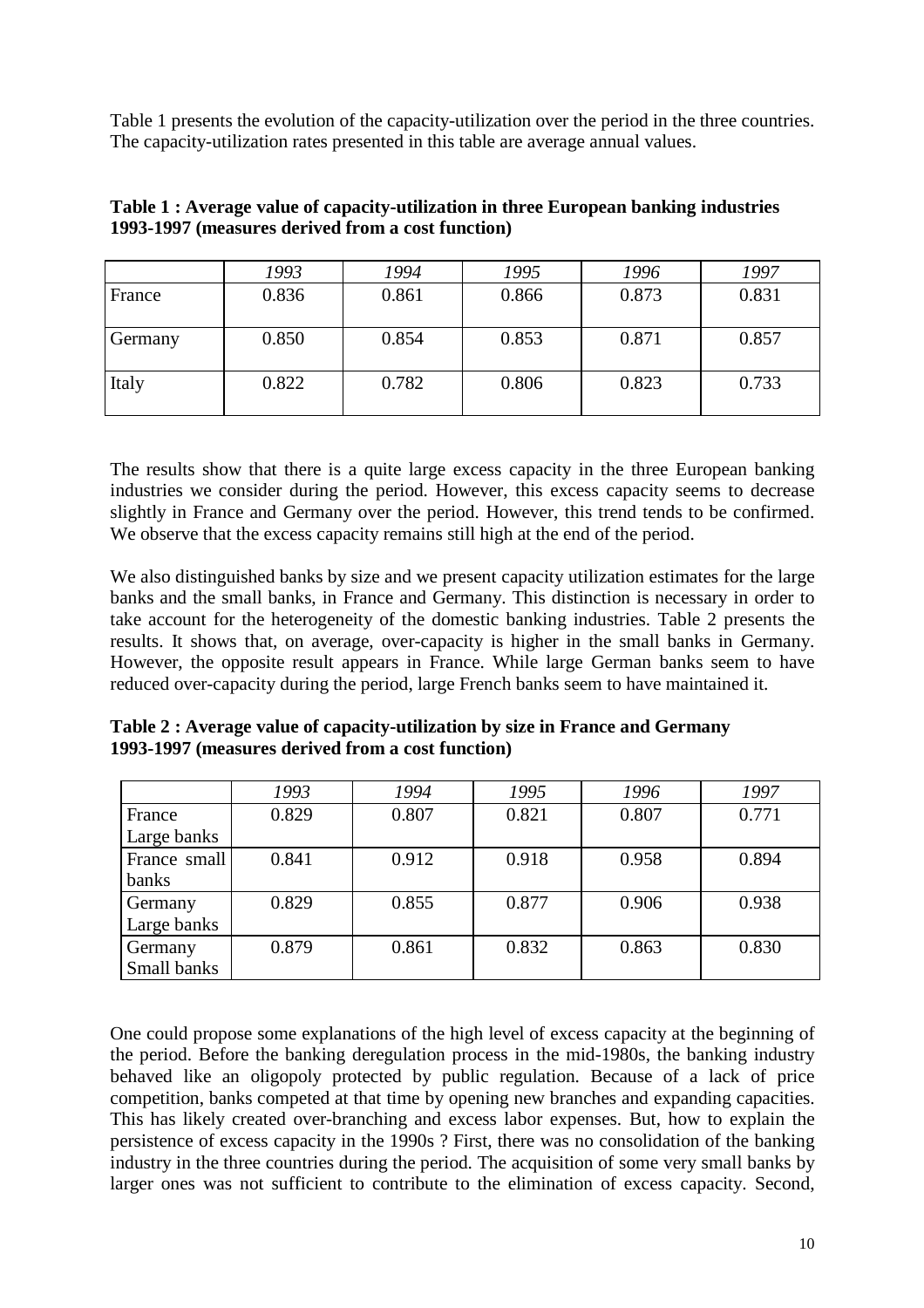strategic competition between banks do not induce banks to reduce operating costs. One of the main objectives of the banks was to increase their market shares. In the retail banking activities, that means that the capacity should not be reduced, even if the increase of price competition provoked a substantial decrease of the interest margins. Third, the economic recession of the mid-1990s could explain the stability of the capacity-utilization rate during the period under study.

As mentioned before, capacity-utilization rates could be sensitive to market prices of the quasi-fixed inputs (shadow prices of the physical capital and of demand deposits), as shown by equation (5). To investigate this possibility, we have measured CU rates while varying the market prices of the quasi-fixed inputs. We considered variations of the two prices between 3 % and 8 %. The CU rates were calculated for each bank. The results (not reported here) show that the CU rate is not too sensitive to the variations in the market prices. Indeed, most of the average capacity-utilization rates obtained by using this methodology were quite close to the capacity-utilization rate of our sample for each country. So, in the realistic ranges of market prices we consider, there still remains excess capacity in the three European banking industries we study.

# **5.2. The relationship between cost efficiency and capacity utilization**

In the short run, over-capacity does not necessarily imply cost inefficiency. Excess capacity means that the quasi-fixed inputs are in excess and could be used more intensively, while short-run cost inefficiency means that the variable inputs are misused or misallocated, which results in an increase of costs. In other terms, in the short-run, a bank could be cost efficient even if it maintains excess capacity. However, in the long-run, over-capacity implies cost inefficiency. The excess of fixed inputs implies technical and allocative cost inefficiencies.

|                                                                            | France  | Germany | Italy    |
|----------------------------------------------------------------------------|---------|---------|----------|
| <b>Average Capacity</b><br>Utilization Rate during the<br>1993-1997 period | 0.841   | 0.859   | 0.806    |
| <b>Average Efficiency Score</b><br>during the 1993-1997<br>period *        | 0.913   | 0.900   | 0.804    |
| Correlation between<br>Efficiency scores and CU<br>rates                   | $-0.04$ | $-0.05$ | $-0.114$ |

|  |  |  | Table 3 : The relationship between short-run cost efficiency and capacity-utilization |
|--|--|--|---------------------------------------------------------------------------------------|
|  |  |  |                                                                                       |

\*The efficiency score is measured by using the variable (short-run) cost efficiency frontier

Table 3 presents the measures of average capacity-utilization rates CU over the 1993-1997 period, and the variable (short-run) cost efficiency scores EFF. The table presents also the correlation coefficients between variable cost efficiency and the CU rates in each countries.

These results permit us to reject the hypothesis that the banks are in a situation of full capacity. We can also reject the assumption that the banks are operating on their efficient short-run cost frontiers: on average, the French banks were inefficient by 9 % during the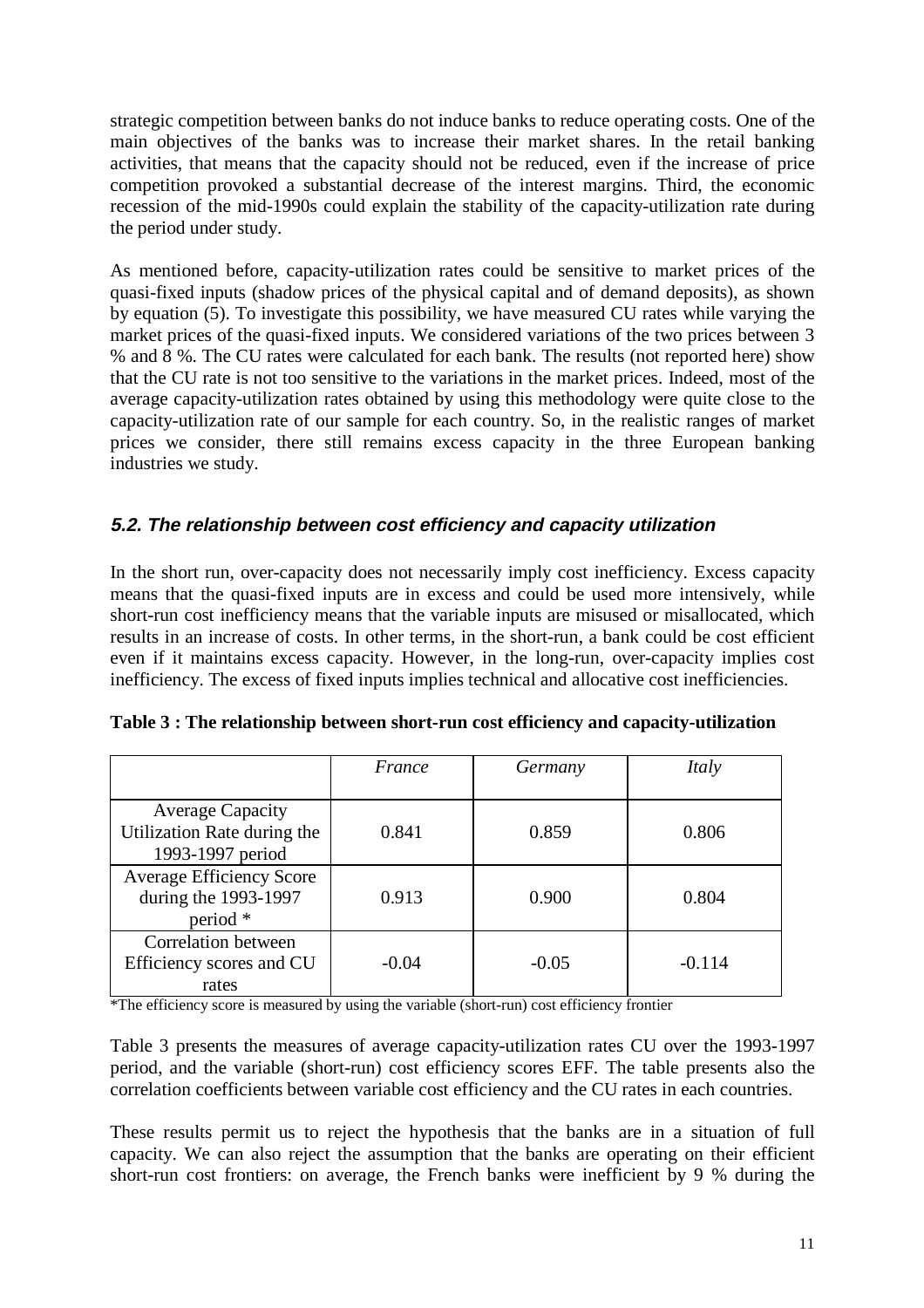period, the German banks by 10 %, and the Italian banks by 20 %. Finally, there is no significant relationship between short-run cost efficiency and capacity utilization. The correlation coefficient between the two rates is very low in each country.

Table 4 presents the measures of the long-run cost efficiency scores EFF. In the long-run cost function, all inputs are variable inputs. The table presents also the correlation coefficients between long-run cost efficiency and the CU rates in each country.

|                                                                            | France | Germany | Italy |
|----------------------------------------------------------------------------|--------|---------|-------|
| <b>Average Capacity</b><br>Utilization Rate during the<br>1993-1997 period | 0.841  | 0.859   | 0.806 |
| <b>Average Efficiency Score</b><br>during the 1993-1997<br>period *        | 0.917  | 0.881   | 0.882 |
| Correlation between long-<br>run efficiency scores and<br>CU rates         | 0.301  | 0.100   | 0.043 |

**Table 4 : The relationship between long-run cost efficiency and capacity-utilization**

\*The efficiency score is measured by using the long-run cost efficiency frontier

Notice that the short-run and long-run cost efficiency scores are also very close one another. Moreover, there is a very strong correlation between short and long run cost efficiency  $(0.84)^2$ . That means that the banks that are cost efficient in the short-run have on average good chances to be also cost efficient in the long-run.

There is a significant correlation between capacity-utilization rates and cost efficiency. So, excess capacity seems to result in an increase of long-run costs. That confirms that overcapacity could be costly in the long run. However, the correlation coefficient is quite low in two countries.

If excess capacity persists in the long-run, one reason could be that these capacities are profitable. To test this hypothesis, we have estimated profit efficiency by using a profit function instead of a cost function.

# **5.3. The measurement of capacity utilization by using <sup>a</sup> profit function**

The CU measurement could also be obtained in a alternative way by considering dual restricted profit functions. In this case, capacity utilization measurement take into account the demand fluctuations and the different choices of the output levels. We estimated a restricted standard<sup>3</sup> translog profit function, with one output prices (average return on loans and securities portfolio), two input prices, (average price of labor and of financial capital), and

<sup>&</sup>lt;sup>2</sup> Hunter and Timme (1995) report a similar result : they find a coefficient correlation of 0.50 / 0.55 for U.S. banks.

 $3$  The non standard restricted profit function was not regular, in particular the shadow prices for the quasi fixed inputs were negative for most of the observations in the data set. The standard restricted profit function was regular.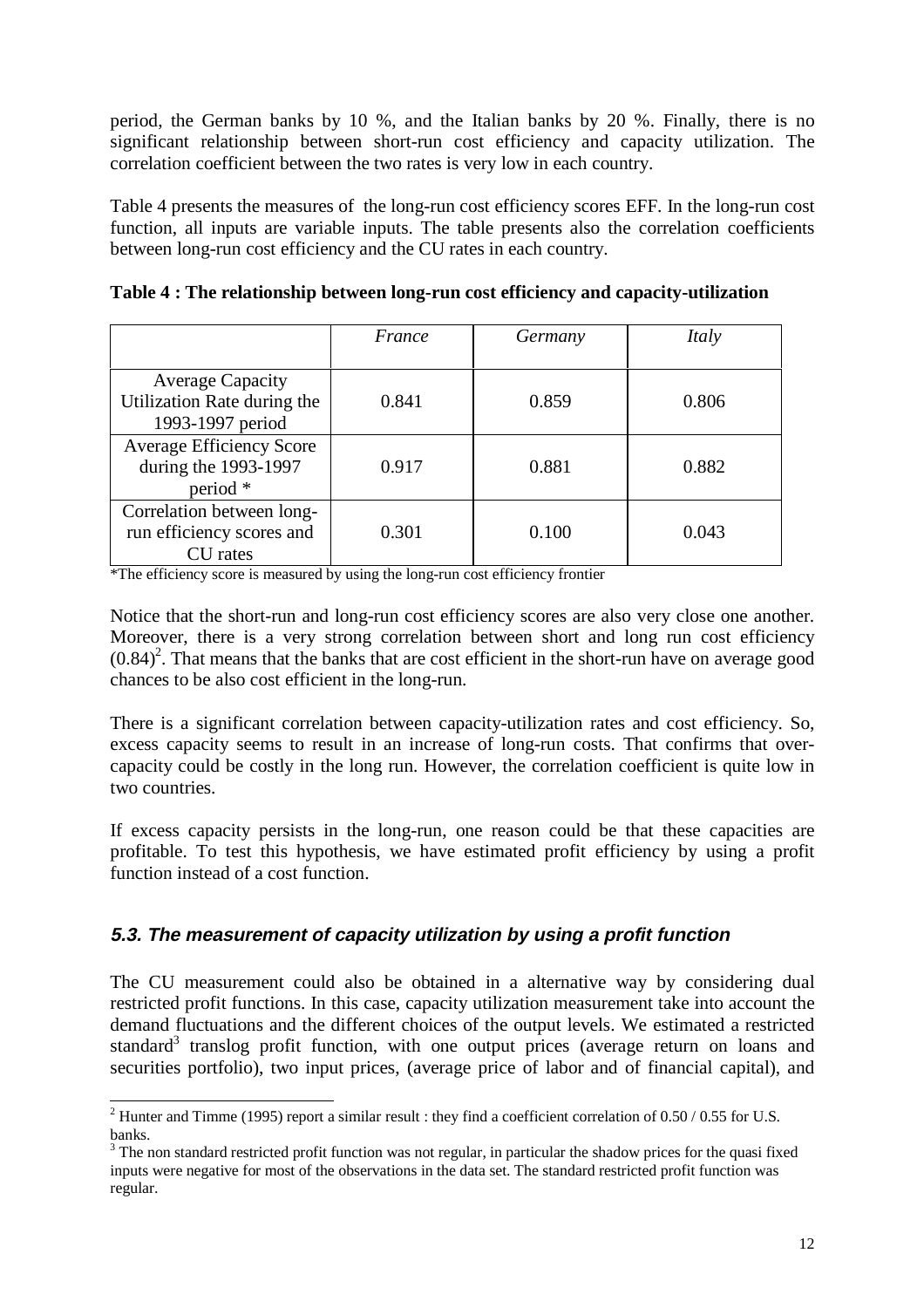two quasi-fixed inputs (demand deposits and physical capital). The endogenous variable in the profit function is total revenue minus variable costs. We also add the usual share equations to the model, which is estimated in the same manner as the variable cost model.

In this case, the measure of capacity utilization  $CU<sub>P</sub>$  is obtained by comparing the actual profit of each bank to its shadow profit. The latter is obtained by replacing the fixed costs by their shadow cost values, where the shadow prices are obtained as the solution of the derivative of the variable profit function with respect to each quasi fixed input. According to Segerson and Squires (1993), the capacity utilization rate  $CU<sub>P</sub>$  is equal to :

$$
CU_{P} = \frac{PROF}{PROF} = \frac{Revenue - \omega_{x}X - \omega_{z}Z}{Revenue - \omega_{x}X - \omega_{z}^{*}Z}
$$
(9)

Table 5 presents the results. They show that, measured by using a non standard profit function, the excess capacity is still large in Italy (around 20%). However, in France and in Germany, results show a slight under-capacity. That could explain why banks maintain costly capacities in these two countries in the short-run.

**Table 5 : Average value of capacity-utilization measured by using a profit function in three European banking industries 1993-1997**

|         | 1993  | 1994  | 1995  | 1996  | 1997  |
|---------|-------|-------|-------|-------|-------|
| France  | 1.012 | 0.985 | 0.986 | 1.067 | 1.057 |
| Germany | 1.011 | 1.054 | 1.041 | 1.056 | 1.049 |
| Italy   | 0.834 | 0.833 | 0.841 | 0.813 | 0.791 |

# **6. Conclusion**

In this paper, we provide measures of capacity-utilization in three European banking industries during the period 1993-1997. These measures were derived from the estimation of the short-run variable cost frontier and from a short-run profit function with two quasi-fixed inputs, the fixed assets and the demand deposits. The results show that a significant excess capacity of approximately 15% to 20%, on average, continues to exist at the end of the period in the three European countries, France, Germany and Italy.

We also found no clear correlation between capacity-utilization and cost efficiency in the short-run. Over-capacity does not clearly result in cost inefficiency in the short-run. However, the relationship between cost efficiency and capacity utilization is clearer in the long-run. On average, excess capacity explains a significant part of the long-run cost inefficiency of the French and German banking industries. One explanation of the persistence of over-capacity and of the absence of a clear relationship between cost efficiency and the rate of capacity utilization in the short-run could come from the profit function. We observed that, in France and in Germany, there is no excess capacity in terms of profit.